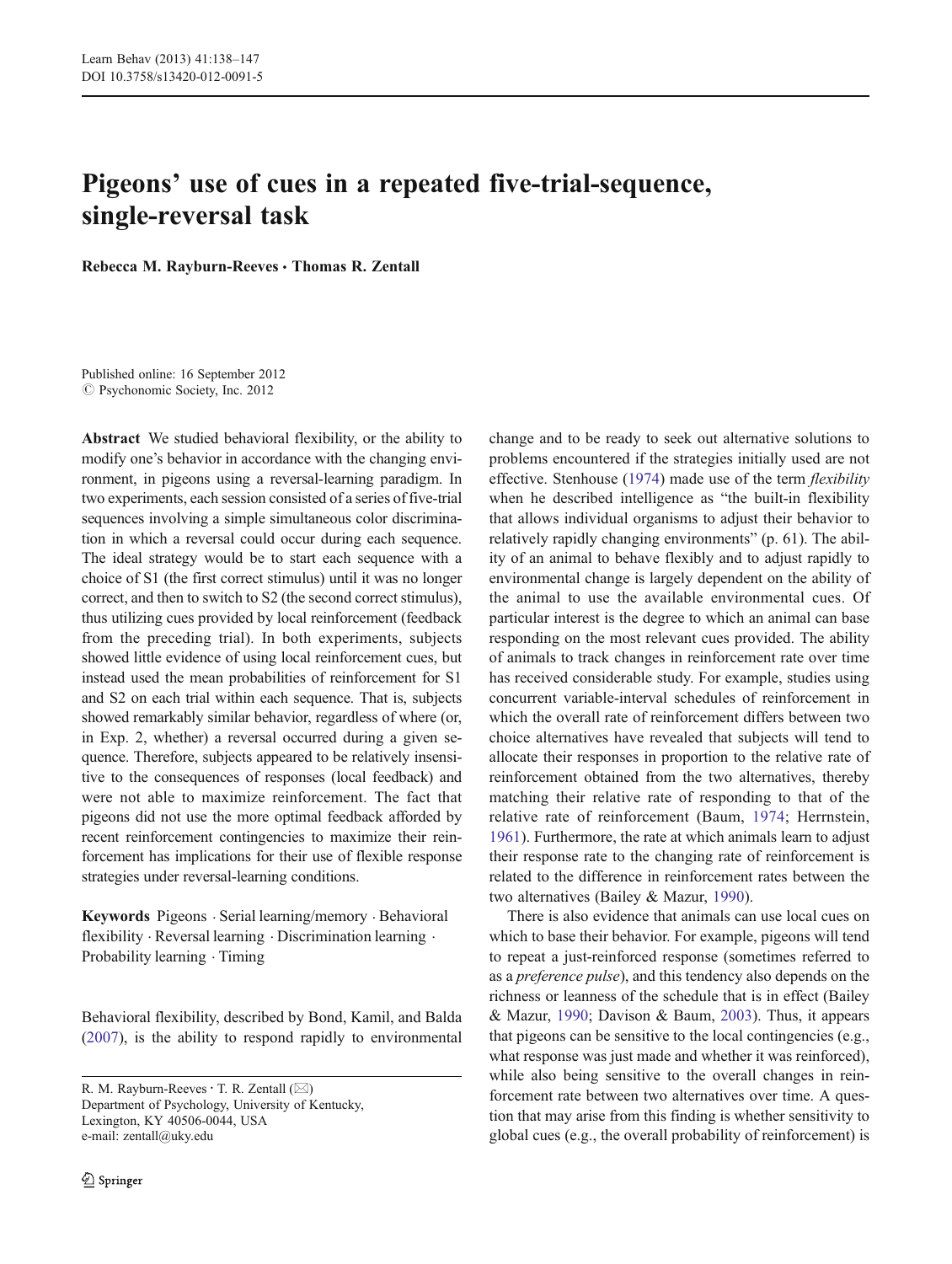greater than sensitivity to the information provided by local cues (e.g., recent reinforcement contingencies) when both are available as reliable cues. In one study, Krägeloh, Davison, and Elliffe ([2005](#page-9-0)) manipulated the number of sequential reinforcers on the same key using a concurrent variable-interval schedule while keeping the overall rate of reinforcement constant over the two alternatives; they found a tendency for pigeons to repeat the just-reinforced response when the same-key contingencies were long, and that this effect dissipated as the string of reinforcement was reduced. This research suggests that, although pigeons are sensitive to the local information provided by recent reinforcement contingencies, their behavior is also controlled by the overall rate of reinforcement.

Cowie, Davison, and Elliffe ([2011](#page-8-0)) discussed the fact that reinforcement will increase the probability of the response that leads to it only if the "past and future contingencies are the same" (p. 63). Furthermore, they argued that when past and future contingencies differ, control of choice is maintained by future contingencies. Therefore, although traditional theories of learning suggest that reinforcing a behavior strengthens the likelihood of that behavior occurring in the future, reinforcement can also signal that a different behavior will lead to reinforcement.

The passage of time can also serve as a cue for when and where to respond. Wilkie and Willson [\(1992\)](#page-9-0) found that if a variable-interval schedule of reinforcement was programmed for periods of 15 min sequentially on each of four response keys, pigeons used the passage of time to move from key to key. Although the pigeons could have used either the absence of reinforcement for responding to the current key for an extended period or the reinforcement obtained from occasionally testing the next key in the sequence (i.e., local cues), they apparently primarily used the passage of time (i.e., a global cue) as the predominant cue to switch keys.

With intermittent schedules of reinforcement, however, the absence of reinforcement may provide an ambiguous cue as to whether to continue with the current key or switch to the next. To determine whether animals can use the local feedback (reinforcement or its absence) from their behavior as an unambiguous cue to stay or to switch, researchers have used discrete trials with continuous reinforcement for a correct choice. In serial reversal-learning tasks, one alternative is defined as correct until consistent responding is found, and then the other alternative is defined as correct. When consistent responding is again obtained, the original alternative once again becomes correct, and so on (see Mackintosh, McGonigle, Holgate, & Vanderver, [1968](#page-9-0)). The degree to which the number of trials to criterion decreases with successive reversals can be taken as a measure of behavioral flexibility (Bitterman, [1975\)](#page-8-0), and it also suggests a sensitivity to local cues.

The improvement in the number of trials needed to acquire a reversal has been attributed to the ability of an animal to use feedback from the previous trials as a cue to reverse behavior. With these serial reversal tasks, in general, the only cue that the animal has that the previously reinforced response is no longer correct is the feedback from current responding.

A variation of the serial reversal task that has been used recently with pigeons (Cook & Rosen, [2010](#page-8-0); Rayburn-Reeves, Molet, & Zentall, [2011](#page-9-0); Rayburn-Reeves, Stagner, Kirk, & Zentall, [2012\)](#page-9-0) is the midsession reversal task, in which for the first half of each session, choices of one discriminative stimulus (S1) are reinforced (S+), but not those of S2 (S–), and for the remainder of the session, choices of the other discriminative stimulus (S2) are reinforced, but not choices of S1. This reversal task provides two different cues for the occurrence of the reversal: a global cue, in the form of time or trial number estimation to the midpoint of the session, and a local cue, in the form of the outcome of the previous trial or trials.

Rayburn-Reeves et al. [\(2011](#page-9-0)) trained pigeons on a midsession reversal task involving red and green hues. During the first half of each 80-trial session, responses to S1 were reinforced and responses to S2 were not (S1+, S2–). During the last half of the session, the contingencies were reversed. After the pigeons' performance had stabilized (50 sessions of training), it appeared that the pigeons were using the passage of time (or trial number) into the session as the primary cue to reverse, rather than the feedback from the preceding trial(s). That is, they began to respond to S2 prior to the change in contingency (they made anticipatory errors) and also maintained responding to S1 after the change in contingency (they made perseverative errors). That is, they developed what can be described as a psychophysical function when plotting the probability of a response to S1 as a function of trial number. Specifically, the pigeons showed a decline in accuracy between Trials 31 and 40, and similarly poor accuracy between Trials 41 and 50. Importantly, there was a more valid cue available in the outcome of the previous trial (the local cue). Had the pigeons used the outcome of their choice on the previous trial as a cue (a win-stay/lose-shift rule), they could have obtained reinforcement on every trial except for the first reversal trial, which would have resulted in almost 99 % reinforcement. Although once performance had stabilized (after about 20 sessions of training) the overall accuracy was about 90 % correct, the fact that anticipatory and perseverative errors persisted suggests that the use of temporal (or number estimation) cues may be difficult to abandon. It appears that under these conditions, the more global cue (time or trial number estimation) may be a more natural cue for pigeons than the outcome of the most recent trial.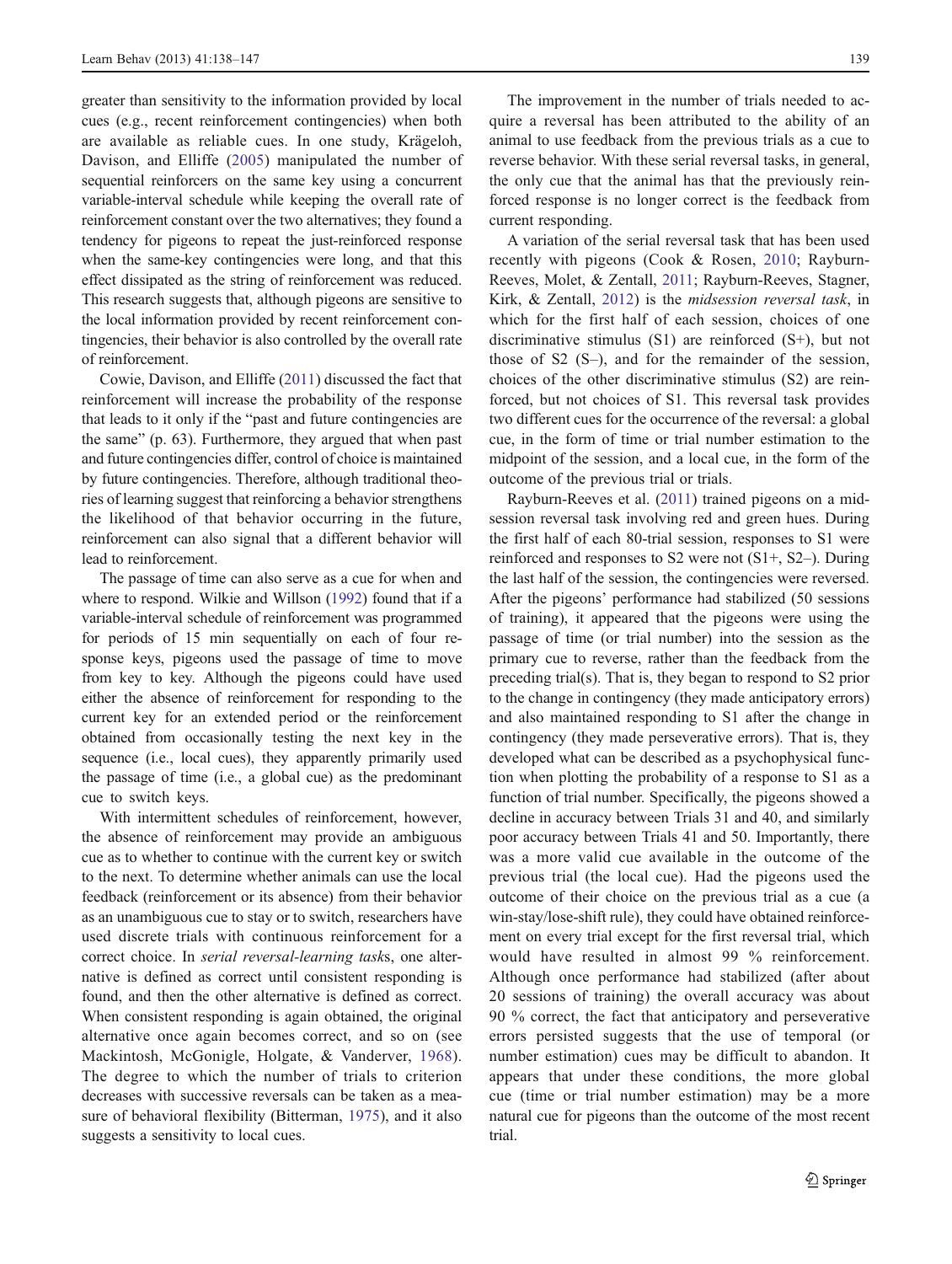<span id="page-2-0"></span>Surprisingly, even when timing cues were made unreliable by varying them across sessions (e.g., in Session 1, reverse on Trial 11; in Session 2, reverse on Trial 56; etc.), pigeons tended to average the point of the reversal over sessions (Rayburn-Reeves et al., [2011](#page-9-0), Exp. [2\)](#page-5-0). That is, they made an especially large number of perseverative errors when the reversal occurred early in the session, and they made an especially large number of anticipatory errors when the reversal occurred late in the session. In fact, the pigeons were most accurate when the reversal occurred in the middle of the session.

It may be that the pigeons continued to use molar cues to reverse rather than the more efficient local cues because the cost of using those cues was not sufficiently great. That is, the loss of approximately 10 % reinforcement was not sufficiently great to encourage the pigeons to switch from using the passage of time to relying more heavily on feedback from the preceding trial. Specifically, each incorrect response resulted in only a small reduction in the probability of reinforcement. Perhaps pigeons would be encouraged to use the feedback from the preceding trial as a cue to stay or shift if (1) the number of trials per session was reduced because the cost of an error, as a proportion of the trials in a session, would be greater, and (2) the point of the reversal was unpredictable.

In the present experiments, each session consisted of a series of five-trial sequences, to emphasize the use of cues provided by the outcome of the preceding trial (i.e., the local history of reinforcement). With a five-trial sequence, an incorrect response would result in a reduction of 20 % of the possible reinforcements, a change that might increase the saliency of the reinforcement contingencies on each trial. To make the sequences highly discriminable, we inserted relatively long intervals between sequences. With 16 fivetrial sequences per session, and with one reversal per sequence, it was possible to increase the number of reversal events while still keeping the number of trials per session at 80. In this research, we asked whether the increase in exposure to reversal events would possibly allow the subjects to learn to use the change in contingencies as an immediate cue to reverse.

# Experiment 1

The purpose of Experiment 1 was to ask whether decreasing the number of trials per sequence from 80 to 5 (to make the cost of an error greater) and varying the point in the sequence at which the reversal would occur (to make timing or counting a less valid cue) would encourage the use of the feedback from the previous trial as a cue to reverse. In Experiment 1, S1 was always correct on Trial 1 of every sequence, and S2 was always correct on Trial 5. Thus, the reversal point could occur at one of four different locations in each sequence (between Trials 1 and 2, 2 and 3, 3 and 4, or 4 and 5).

# Method

Subjects Four White Carneaux pigeons (Columbia livia) and two homing pigeons (Columbia livia) served as subjects. The White Carneaux pigeons ranged in age from 2 to 12 years old, while the homing pigeons were approximately 1 year old at the start of the experiment. All of the subjects had experience in previous, unrelated studies involving successive discriminations of the colors red, green, yellow, and blue, but they had not been exposed to a reversal learning task. The pigeons were maintained at 85 % of their freefeeding weight and were housed individually in wire cages, with free access to water and grit in a colony room that was maintained on a 12-h/12-h light/dark cycle. The pigeons were maintained in accordance with a protocol approved by the Institutional Animal Care and Use Committee at the University of Kentucky.

Apparatus The experiment was conducted in a BRS/LVE (Laurel, MD) sound-attenuating operant test chamber measuring 34 cm high, 30 cm from the response panel to the back wall, and 35 cm across the response panel. Three circular response keys (3 cm in diameter) were aligned horizontally on the response panel and were separated from each other by 6.0 cm, but only the side response keys were used in these experiments. The bottom edge of the response keys was 24 cm from the wire-mesh floor. A 12-stimulus inline projector (Industrial Electronics Engineering, Van Nuys, CA) with 28-V, 0.1-A lamps (GE 1820) that projected red and green hues (Kodak Wratten Filter Nos. 26 and 60, respectively) was mounted behind each response key. Mixed-grain reinforcement (Purina Pro Grains—a mixture of corn, wheat, peas, kafir, and vetch) was provided from a raised and illuminated grain feeder located behind a horizontally centered  $5.1 \times 5.7$  cm aperture, which was located vertically midway between the response keys and the floor of the chamber. The reinforcement consisted of 2-s access to mixed grain. A white houselight, which provided general illumination between sequences, was located in the center of the ceiling of the chamber. The experiment was controlled by a microcomputer and interface located in an adjacent room.

Procedure At the start of each sequence, one side key was illuminated red, and the other green. The locations of the hues (left vs. right) varied randomly from trial to trial. The red and green hues were randomly assigned to each subject as S1 and S2, with the constraint that for half of the subjects, red was designated as S1 and green as S2, and for the other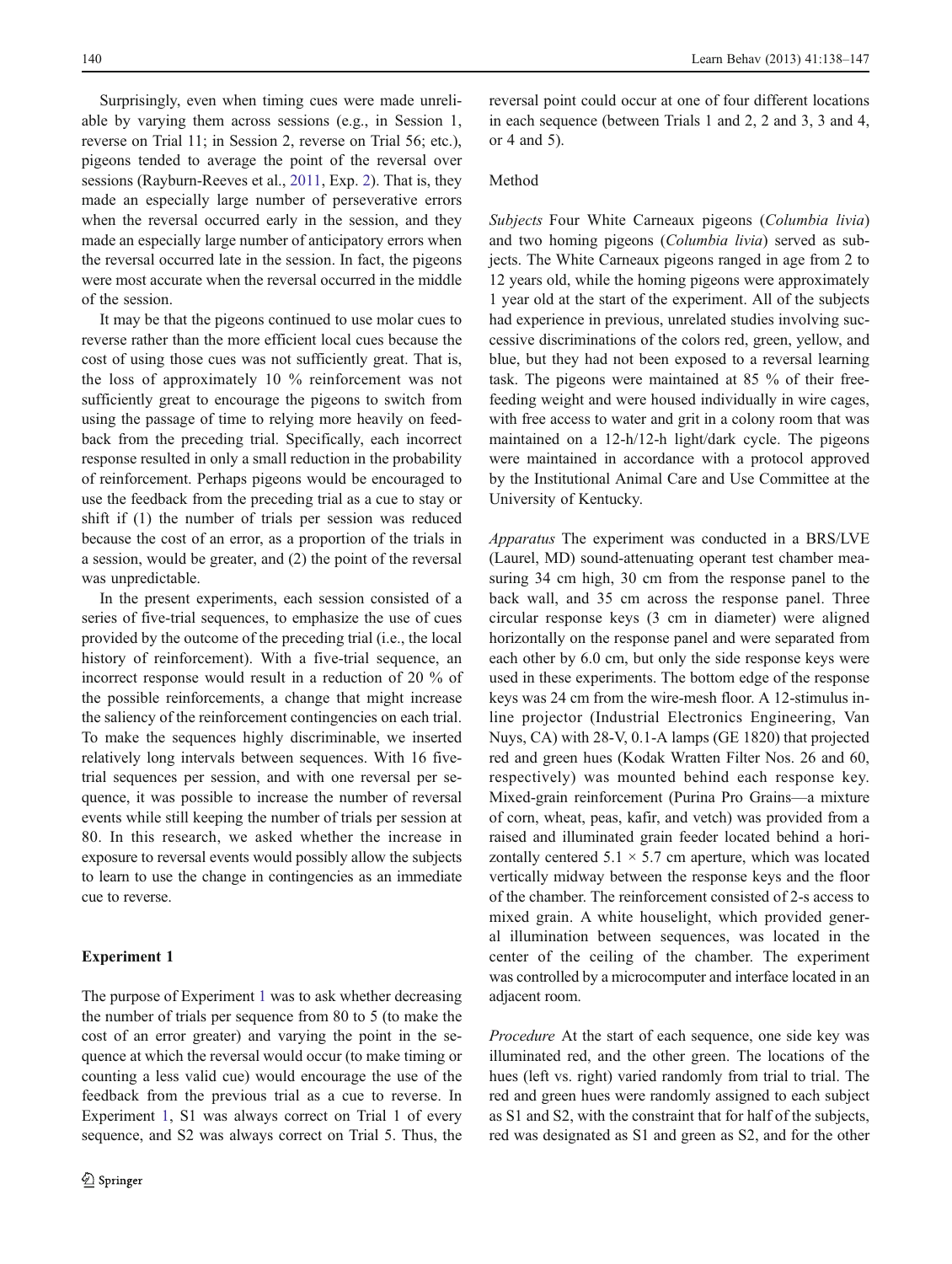<span id="page-3-0"></span>half, green was S1 and red was S2. In a given sequence, the reversal point occurred randomly on one of four trials in each five-trial sequence (on Trial 2, 3, 4, or 5). Over the course of each session, the probabilities of reinforcement for choices of S1 and S2 were equated (see Table 1). A single response to the correct stimulus resulted in both stimuli turning off and in 2-s access to grain, followed by a 3-s dark intertrial interval (ITI), whereas a single response to the incorrect stimulus turned off both stimuli and resulted in a 5 s dark ITI. The next trial started immediately following the ITI. Each five-trial sequence was separated by a 1-min intersequence interval, during which the houselight was illuminated. Subjects were trained with this variablereversal procedure for 16 sequences per daily session (four of each sequence type in random order) for a total of 60 sessions (240 sequences at each reversal point, for a total of 960 reversals).

## Results and discussion

It was anticipated that by reducing the number of trials per sequence, the pigeons' behavior might be more sensitive to the outcome of the preceding trial. However, the results of Experiment [1](#page-2-0) indicated that when pigeons were given five-trial sequences in which the point of the reversal was unpredictable but S1 was always correct on Trial 1 and S2 was always correct on Trial 5, regardless of the trial on which the reversal occurred, the percentage of S1 choices by the pigeons declined systematically with the trial number in the sequence (see Fig. 1). Figure 1 shows the percentages of choices of S1 as a function of trial number in the sequence, averaged across subjects for Sessions 41–60 combined (a total of 80 reversals for each pigeon at each reversal point; 240 reversals per subject). The data were pooled over Sessions 41–60 because choices as a function of sequence type had stabilized. Whether the reversal occurred on



Fig. 1 Experiment [1](#page-2-0): Percentage choices of Stimulus 1 (S1) as a function of trial in the sequence, averaged over subjects and over Sessions 41–60 and plotted separately for sequences on which the reversal occurred on Trial 2, 3, 4, or 5

Trial 2, 3, 4, or 5, the shapes of the choice functions across reversal locations were almost identical. A repeated measures analysis of variance (ANOVA) was conducted on the four reversal locations as a function of the five trials within a sequence, indicating a significant main effect of trial number  $F(4, 20) = 51.22$ ,  $p < .01$ , but no significant effect of reversal location,  $F(3, 15) =$ 2.04,  $p = 0.15$ , nor was there a significant Trial Number  $\times$ Reversal Location interaction,  $F \leq 1$ . Thus, the pigeons' behavior was relatively insensitive to the relation with the outcome of the preceding trial, as evidenced by their choices on the current trial. Overall, for Sessions 41–60, the mean accuracy for the pigeons was 70.0 % (range 63.1 % to 75.5 %), significantly worse than the 80 %

Table 1 Experiment [1:](#page-2-0) Probability of Stimulus 1 (S1) being correct as a function of sequence type and trial number

| Sequence Type         | Trial 1        | Trial 2        | Trial 3        | Trial 4        | Trial 5        | Percent S1 Correct by Sequence | Mean Percent Correct |
|-----------------------|----------------|----------------|----------------|----------------|----------------|--------------------------------|----------------------|
|                       | S <sub>1</sub> | S <sub>1</sub> | S <sub>1</sub> | S <sub>1</sub> | S <sub>2</sub> | 80 %                           |                      |
| 2                     | S <sub>1</sub> | S <sub>1</sub> | S <sub>1</sub> | S <sub>2</sub> | S <sub>2</sub> | 60 $%$                         |                      |
| 3                     | S <sub>1</sub> | S <sub>1</sub> | S <sub>2</sub> | S <sub>2</sub> | S <sub>2</sub> | 40 $\%$                        |                      |
| $\overline{4}$        | S <sub>1</sub> | S <sub>2</sub> | S <sub>2</sub> | S <sub>2</sub> | S <sub>2</sub> | $20\%$                         |                      |
| Percent S1 Correct    | 100            | 75             | 50             | 25             | $\mathbf{0}$   |                                | 50 $\%$              |
| Ideal Per. Corr. Dep. | 80             | 80             | 80             | 80             | 80             |                                | $80\%$               |
| Ideal Per. Corr. Ind. | 100            | 75             | 50             | 75             | 100            |                                | 80 %                 |
| Ideal Per. Match      | 100            | 62             | 50             | 62             | 100            |                                | $75\%$               |
|                       |                |                |                |                |                |                                |                      |

S2, Stimulus 2; Ideal Per. Corr. Dep., ideal percentage correct if pigeon is sensitive to the win-stay/lose-shift contingencies; Ideal Per. Corr. Ind., ideal percentage correct if pigeon is sensitive to the likelihood of S1 being correct at each trial in the sequence, independent of the outcome on the preceding trial; Ideal Per. Match, ideal percentage correct if pigeon is matching its choice to the likelihoods of S1 and S2 being correct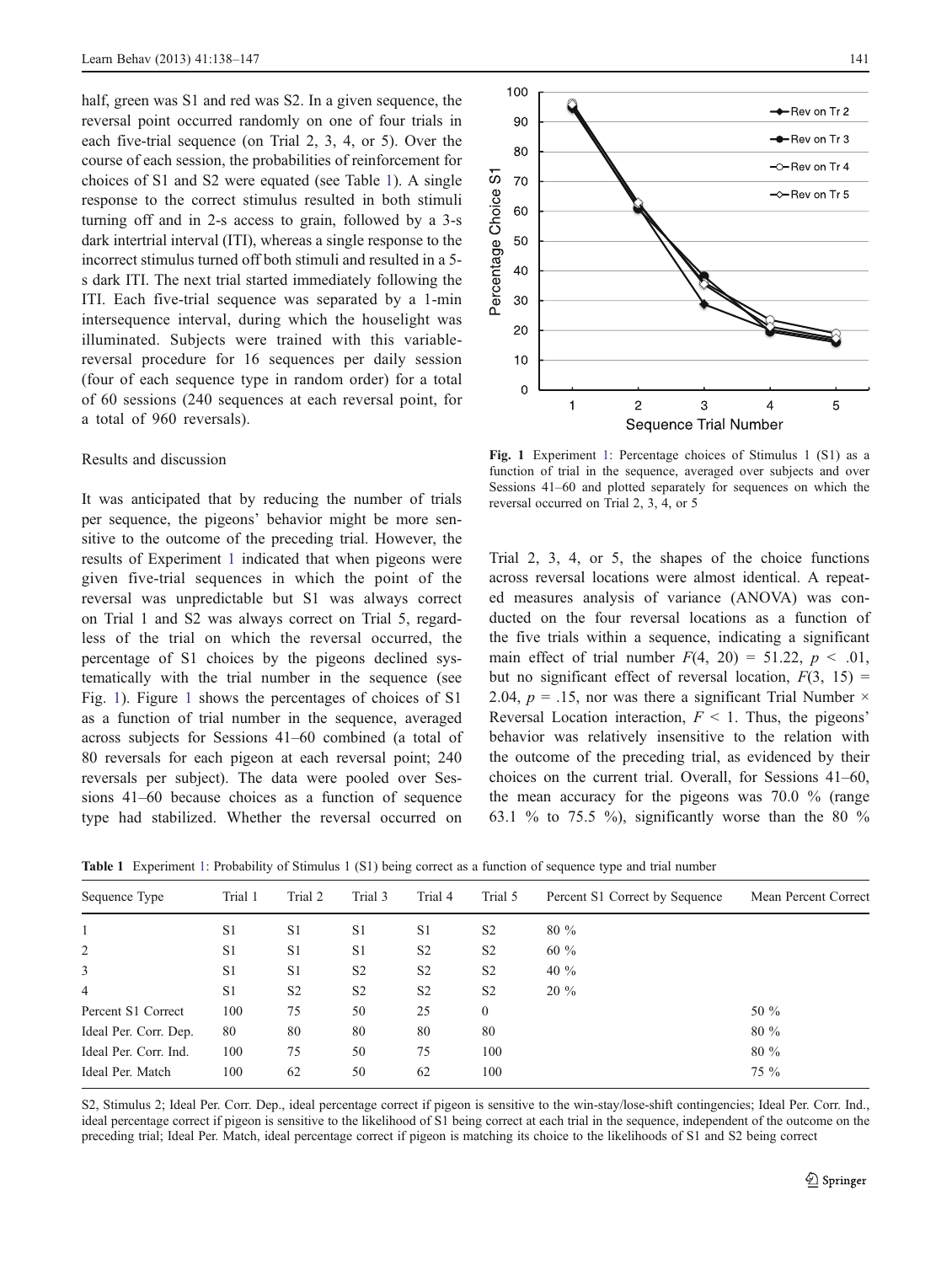that could have been obtained with a win-stay/lose-shift rule  $t(5) = -4.9$ ,  $p < .01$ .

Because of the apparent independence of the choice functions resulting from where the reversal occurred within a sequence, we pooled the data over reversal locations to assess the mean percentages of S1 choices on each trial (see Fig. 2, open circles) and compared them with the probabilities of reinforcement given the choice of S1 on each trial, independent of the feedback from the preceding trial (Fig. 2, open squares). A single-sample ttest was conducted on the data from each trial, relative to the mean overall probability that S1 was correct, independent of the location of the reversal in the sequence. Although the difference was relatively small, the mean choice of S1 (mean 95.4 %, SEM 0.46 %) was significantly lower than the ideal mean for Trial 1 (100 %), given that S1 was always correct on Trial 1,  $t(5)$  = 10.09,  $p < 0.01$ ; however, the mean choice of S1 on Trial 2 (mean 61.9 %, SEM 7.28 %) was not significantly different from the probability that choice of S1 was correct (75 %) on Trial 2,  $t(5) = 1.80$ ,  $p = .13$ . On Trial 3, the mean choice of S1 (mean 34.6 %, SEM 5.26 %) was again significantly lower than the probability that choice of S1 was correct (50 %),  $t(5) =$ 2.93,  $p = .03$ ; however, on Trial 4, the mean choice of S1 (mean 21.2 %, SEM 4.23 %) was not significantly different from the probability that S1 was correct (25 %),  $t(5) = 0.91$ ,  $p = 0.91$ .40. Finally, on Trial 5, the average choice of S1 (mean 17.24 %, SEM 4.42 %) was significantly higher than the probability that S1 was correct (0 %),  $t(5) = 3.90, p = .01$ .



Fig. 2 Experiment [1](#page-2-0): Percentage choices of Stimulus 1 (S1) as a function of trial in the sequence, pooled over sequence types and averaged over subjects for Sessions 41–60. Squares represent the probabilities of reinforcement for a choice of S1 as a function of trial number, independent of reversal locations. Triangles represent the probabilities of reinforcement for a choice of S1 as a function of trial number, if subjects were matching their choices of S1 to the probability of reinforcement for that choice

Also presented in Fig. 2 is the probability correct if subjects had been matching, leading to choices of S1 in proportion to the probability of reinforcement for choosing that stimulus (open triangles).

In Fig. 2, one can see that the greatest deviations from probability matching were on Trials 2 and 3 (although the difference was not significant on Trial 2). On these trials, the pigeons were choosing S1 less often than expected if they had been matching the probability that S1 would be correct. On these trials, it appears that the pigeons were anticipating the reversal (see Rayburn-Reeves et al., [2011](#page-9-0), for a similar effect). The only other trial on which there was a large deviation from probability matching was Trial 5, on which the pigeons chose S1 more than they should have, given that S1 was never correct on Trial 5. However, it is quite likely that the pigeons were not able to estimate the trial number accurately enough to be sure when they were on Trial 5. Previous research on counting by pigeons has shown that under similar conditions, pigeons have difficulty discriminating more than three sequential events (Rayburn-Reeves, Miller, & Zentall, [2010](#page-9-0)). In fact, in the present study, the similarity in choices of S1 on Trials 4 and 5 suggests that a lack of discriminability may well have been the case.

If subjects had begun each sequence with a response to S1 and had used the feedback from the preceding trial as a cue to how to respond on the current trial (i.e., they had adopted a win-stay/lose-shift response), they would have received reinforcement on 80 % of the trials (refer to Table [1](#page-3-0)), and the functions for each of the reversal locations would not have fallen on top of each other. On the other hand, probability matching would have reduced the probability of reinforcement to 74.8 %, accuracy that was just a bit better than what the pigeons actually received (70.0 %).

Another interesting finding is that errors tended to be more anticipatory in nature, rather than perseverative. That is, subjects tended to respond to S2 prior to the reversal (as has been reliably shown in the midsession and variable-reversal tasks previously reported), thereby not profiting from their errors in terms of the feedback that an error provided. Unlike perseverative errors, in the present task, anticipatory errors did not indicate how to respond on the subsequent trial; they only indicated whether the previous response was correct. Perseverative errors, on the other hand, would indicate not only that the previous response was incorrect, but that choice of the other alternative would now be correct for the remainder of the sequence.

The results of Experiment [1](#page-2-0) indicated that with five-trial sequences, when the reversal location varied in an unpredictable manner and when S1 was always correct on Trial 1 and S2 always correct on Trial 5, pigeons did not use the information afforded by the local contingencies of reinforcement as a basis for choice of responses to S1 or S2 on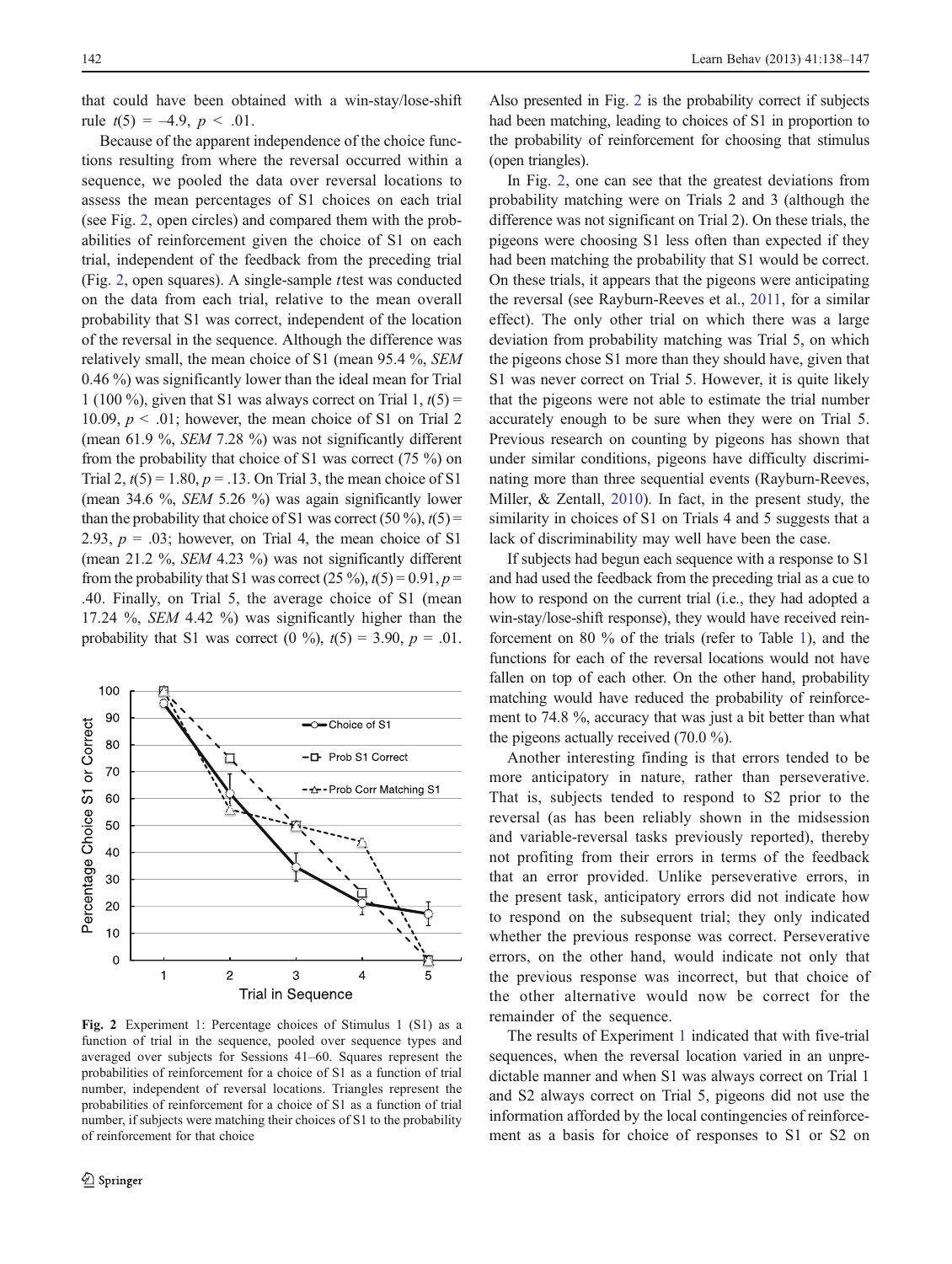<span id="page-5-0"></span>subsequent trials. Instead, it appears that pigeons judge the likelihood that S1 is correct by estimating the average probability of reinforcement of S1 over many training sequences, and then use the passage of time or trial number as a basis for that choice.

# Experiment 2

In Experiment [1,](#page-2-0) because a reversal always occurred during a sequence, the likelihood of a reversal increased from 0 % to 100 % as the pigeon progressed through the sequence (if it had not occurred by Trial 4, it would certainly occur on Trial 5; see Table [1\)](#page-3-0). The results of Experiment [1](#page-2-0) suggested that pigeons began to anticipate the reversal by choosing S2 more often than S1 as the number of trials in a sequence increased. Thus, pigeons in Experiment [1](#page-2-0) did not adopt a win-stay/lose-shift response strategy. In Experiment 2, we included two additional sequence types in which a reversal did not occur: one in which a reversal never occurred (i.e., S1 remained correct throughout the entire sequence), and a second in which S2 was correct for the entire sequence (see Table 2). By adding these two sequence types, neither S1 nor S2 was correct with certainty on any trial in the sequence. With this change, we hypothesized that subjects might be more inclined to use the feedback from the preceding trial as a basis for the choice on the current trial, because neither response would produce reinforcement with certainty on any trial. In addition, we thought that this change might help to reduce the number of anticipatory errors while also equating the overall probabilities correct of S1 and S2. With the addition of these two sequence types, if pigeons were to adopt a win-stay/lose-shift response strategy, reinforcement would be provided on 83.3 % of the trials.

#### Method

Subjects Four White Carneaux pigeons (Columbia livia), ranging in age from 2 to 12 years, and two homing pigeons (Columbia livia), which were approximately 1 year old at the start of the experiment, served as the subjects. All subjects had had previous experience similar to that of the pigeons in Experiment [1.](#page-2-0) The subjects were housed and maintained in the same manner as in Experiment [1.](#page-2-0)

Apparatus The experiment was conducted using the same apparatus as in Experiment [1.](#page-2-0)

Procedure The procedure was the same as in Experiment [1,](#page-2-0) with the exception that two sequence types were added: one in which the sequence started with S2 correct and S2 remained correct throughout the sequence, and the other in which S1 remained correct throughout the sequence. Subjects were tested on the variable-reversal paradigm for 18 sequences per session (three of each of the six sequence types in each session), for a total of 60 sessions (180 sequences of each sequence type; a total of 1,080 sequences).

## Results and discussion

The results of Experiment 2 indicated that when pigeons were trained with sequences in which the point of the reversal was made variable, with no certainty of S1 or S2 being correct on any given trial, the patterns of choices of S1 were still quite similar to those of Experiment [1](#page-2-0) (see Fig. [3\)](#page-6-0). Once again, choice of S1 on Trial 1 was similar to the probability of reinforcement associated with that alternative. And once again, on Trials 2 and 3, the pigeons chose S1 less often than

Table 2 Experiment 2: Probability of Stimulus 1 (S1) being correct as a function of sequence type and trial number

| Sequence Type         | Trial 1        | Trial 2        | Trial 3        | Trial 4        | Trial 5        | Percent S1 Correct by Sequence | Mean Percent Correct |
|-----------------------|----------------|----------------|----------------|----------------|----------------|--------------------------------|----------------------|
| $\mathbf{1}$          | S <sub>1</sub> | S <sub>1</sub> | S <sub>1</sub> | S <sub>1</sub> | S <sub>1</sub> | $100\%$                        |                      |
| 2                     | S <sub>1</sub> | S <sub>1</sub> | S <sub>1</sub> | S <sub>1</sub> | S <sub>2</sub> | $80\%$                         |                      |
| 3                     | S <sub>1</sub> | S <sub>1</sub> | S <sub>1</sub> | S <sub>2</sub> | S <sub>2</sub> | $60 \%$                        |                      |
| $\overline{4}$        | S <sub>1</sub> | S <sub>1</sub> | S <sub>2</sub> | S <sub>2</sub> | S <sub>2</sub> | 40 $\%$                        |                      |
| 5                     | S <sub>1</sub> | S <sub>2</sub> | S <sub>2</sub> | S <sub>2</sub> | S <sub>2</sub> | $20\%$                         |                      |
| 6                     | S <sub>2</sub> | S <sub>2</sub> | S <sub>2</sub> | S <sub>2</sub> | S <sub>2</sub> | $0\%$                          |                      |
| Percent S1 Correct    | 83             | 67             | 50             | 33             | 17             |                                | 50 $\%$              |
| Ideal Per. Corr. Dep. | 83             | 83             | 83             | 83             | 83             |                                | 83 %                 |
| Ideal Per. Corr. Ind. | 83             | 67             | 50             | 67             | 83             |                                | 70 %                 |
| Ideal Per. Match      | 72             | 56             | 50             | 56             | 72             |                                | 61 $%$               |
|                       |                |                |                |                |                |                                |                      |

S2, Stimulus 2; Ideal Per. Corr. Dep., ideal percentage correct if pigeon is sensitive to the win-stay/lose-shift contingencies; Ideal Per. Corr. Ind., ideal percentage correct if pigeon is sensitive to the likelihood of S1 being correct at each trial in the sequence, independent of the outcome on the preceding trial; Ideal Per. Match, ideal percentage correct if pigeon is matching its choice to the likelihoods of S1 and S2 being correct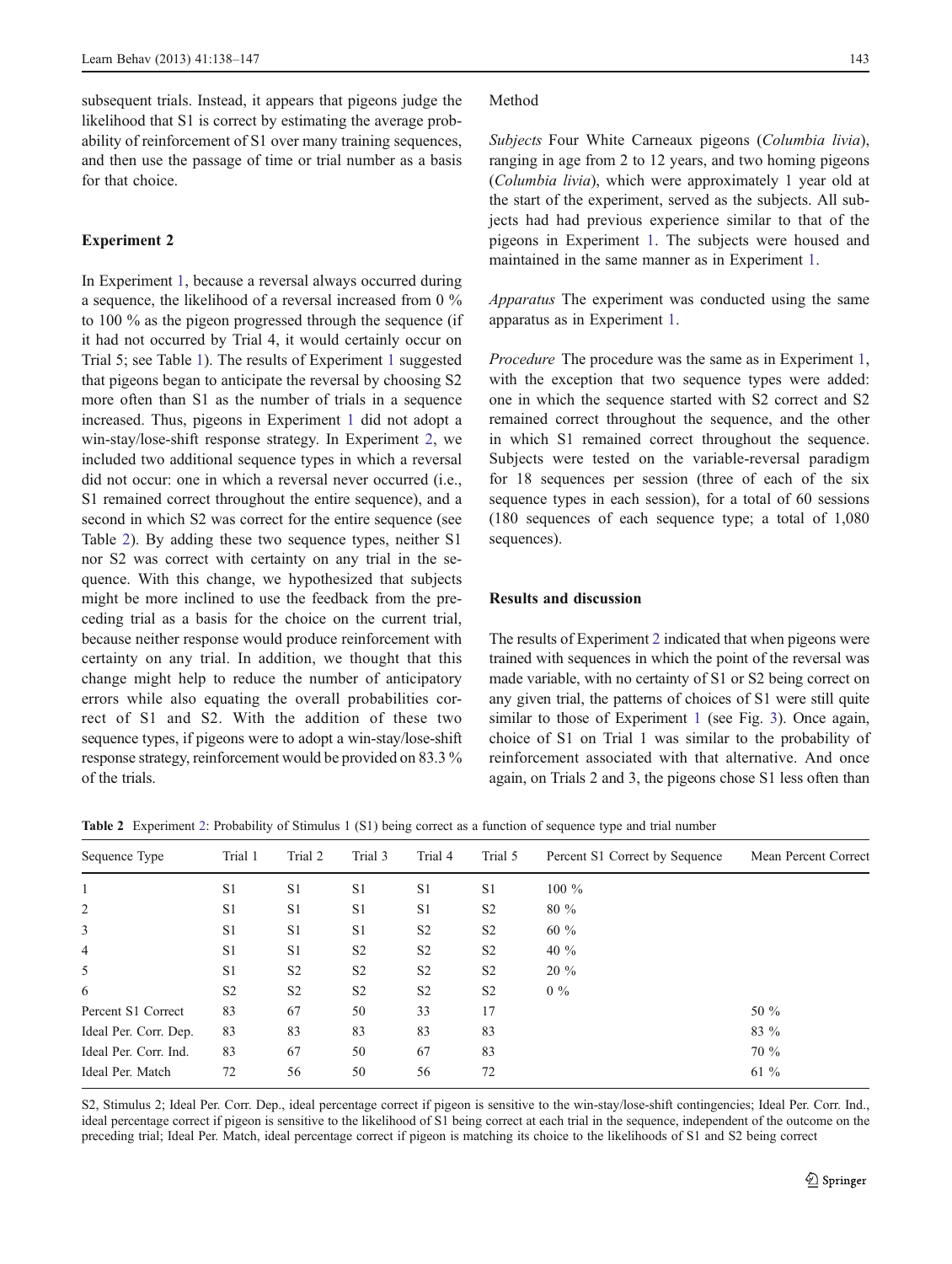<span id="page-6-0"></span>

Fig. 3 Experiment [2](#page-5-0): Percentage choices of Stimulus 1 (S1) as a function of trial in the sequence, averaged over subjects and over Sessions 41–60 and plotted separately for each sequence type

the overall probabilities of reinforcement associated with those alternatives. Consistent with the results of Experiment [1,](#page-2-0) on Trial 4, the pigeons chose S1 at about the same rate as the probability of reinforcement associated with that alternative, and on Trial 5, the pigeons chose S1 less often than would have been expected had they been matching the probability of reinforcement associated with that alternative.

A repeated measures ANOVA conducted on the six sequence types as a function of the five trials within a sequence indicated, once again, a significant main effect of trial number,  $F(4, 20) = 28.76$ ,  $p < .01$ , but no significant main effect of reversal location,  $F(5, 25) = 2.10$ ,  $p = .10$ , nor a significant Sequence Type × Reversal Location interaction,  $F(20, 100) = 1.4, p = .13.$ 

Again, the data were pooled over reversal locations to assess the average percentage choices of S1 on each trial, as compared with a measure of the overall probability that S1 was correct as a function of trial number (see Fig. 4). The probabilities for correct S1 responses on each trial in the sequence, pooled over the six sequence types (i.e., without regard for the feedback from reinforcement or its absence on preceding trials in the sequence), are indicated by the open squares in Fig. 4. A single-sample ttest was conducted on the data from each trial relative to the percentages of the time that S1 was correct. The mean percentage choice of S1 (mean 85 %, SEM 6%) was not significantly different from the mean percentage of reinforcement associated with Trial 1 (83 %),  $t(5) = 0.30, p > 0.10$ ; however, on Trial 2, the mean percentage choice of S1 (mean 44 %, SEM 5 %) was significantly lower than the overall percentage that S1 was correct on that trial (67 %),  $t(5) = 4.53$ ,  $p < .01$  and on Trial



Fig. 4 Experiment [2](#page-5-0): Percentage choices of Stimulus 1 (S1) as a function of trial in the sequence, pooled over sequence types and averaged over subjects for Sessions 41–60. Squares represent the probabilities of reinforcement for a choice of S1 as a function of trial number, independent of reversal locations. Triangles represent the probabilities of reinforcement for a choice of S1 as a function of trial number, if subjects were matching their choices of S1 to the probability of reinforcement for that choice

3, the mean percentage choice of S1 (mean 31 %, SEM 2 %) was also significantly lower than the overall percentage that S1 was correct on that trial  $(50 \text{ %}), t(5) = 8.61, p < .01$ . On Trial 4, the mean percentage choice of S1 (mean 28 %, SEM 4 %) was not significantly different from the overall percentage that S1 was correct on that trial  $(33 \%)$ ,  $t(5) = 1.28$ ,  $p > .10$ . Finally, on Trial 5, the mean percentage choice of S1 (mean 27  $\%$ , SEM 4  $\%$ ) was significantly higher than the overall percentage that S1 was correct on that trial (17 %),  $t(5) = 2.89$ ,  $p < .05$ . Also presented in Fig. 4 are the percentages correct if subjects had been matching, and thus choosing S1 in proportion to the probability of reinforcement for that choice (open triangles).

In Experiment [2,](#page-5-0) if subjects had adopted the win-stay/ lose-shift rule with this task, they would have received a mean of 83.3 % correct; however, the pigeons' performance was significantly worse (59.5 %),  $t(5) = 16.7, p < .01$ . Thus, when the reinforcement associated with S1 was less certain on Trial 1 (by including sequences with S2 correct on Trial 1) and when the reinforcement associated with S2 was less certain on Trial 5 (by including sequences with S1 correct on Trial 5), the use of a win-stay/lose-shift rule was not encouraged. Instead, the pigeons continued to use the overall probability of reinforcement associated with each trial in the sequence, together with a consistent tendency to anticipate the reversal (on Trials 2 and 3) rather than using the feedback (reinforcement or its absence) from the preceding trial. Thus, for each subject the percentage of S1 choices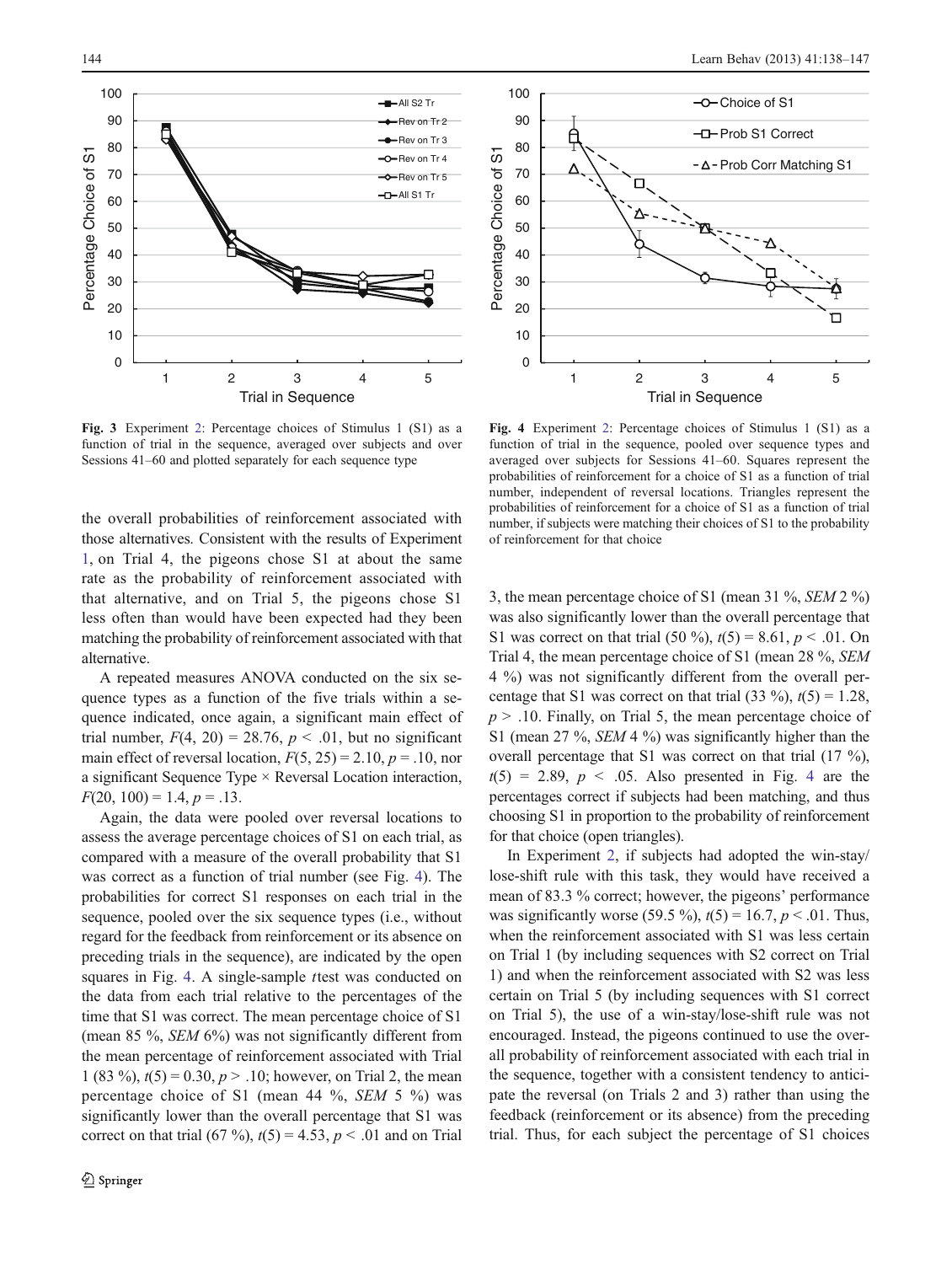over trials for the different sequence types varied very little. Therefore, as in Experiment [1,](#page-2-0) subjects were not treating the sequence types independently of one another.

The average choice of S1 on Trial 1 (85.2 %) was not significantly different from the overall percentage that S1 was correct (83.3 %). Thus, subjects were matching the overall percentage of correct reinforcement on this trial. The average choices of S1 on Trials 2 and 3 showed significant anticipation of S2, relative to the percentage that S2 was actually correct on those trials, indicating a significant anticipatory choice of S2. On Trial 4, the average choice of S2 did not differ significantly from the overall percentage correct for S2 over sequence types. Finally, the average choice of S2 on Trial 5 was significantly higher than the overall percentage correct for S2 choices, indicating a possible lack of discriminability of trial number at that point in the sequence.

The results of Experiment [2](#page-5-0) indicated that, when the location of the reversal was both variable and uncertain on all trials, pigeons still did not adopt a win-stay/lose shift rule, but instead five out of the six pigeons appeared to learn that S1 was correct on the first trial and that S2 became correct soon thereafter.

#### General discussion

The purpose of the present reversal experiments was to explore procedures that might enhance pigeons' sensitivity to the consequences of prior choices in a sequence. Specifically, the goal was to increase the importance of the response–outcome association on the preceding trial as a cue for responding. That is, could we encourage pigeons to use the local reinforcement history (i.e., the response and outcome from the preceding trial) as the basis for their choice on the current trial? In previous research, we had trained pigeons with 80-trial sessions. With that procedure, errors prior to the reversal and following the reversal had only a small effect on the overall rate of reinforcement (pigeons were often correct on 90 % of the trials). In the present research, with five-trial sequences, each error represented a 20 % error rate. In both of the present experiments, pigeons showed little use of the cues provided by the local history of reinforcement, as evidenced by the fact that their choices were largely independent of sequence type (i.e., regardless of where or whether the reversal occurred in the sequence). The pigeons appeared to base their choices on the overall probability of reinforcement for a given trial in the sequence (or on how much time had elapsed since the start of the sequence). Furthermore, they also anticipated the reversal, as they had tended to do with 80-trial sequences. That is, in addition to matching the overall percentages correct over sequences, the pigeons also tended to choose S2 earlier than

they should have, according to the percentage of reinforcement associated with choice of S1 on that trial.

Surprisingly, the results showed that the local reinforcement cues, which provided reliable information about the reinforcement contingencies, did not control choice behavior. Thus, whether or not reinforcement occurred for a particular response did not affect the pigeon's choice on the following trial. It appears that pigeons make minimal use of local cues that signal a reversal, but instead appear to rely on cues such as the passage of time into the session (with 80-trial sessions; Rayburn-Reeves et al., [2011;](#page-9-0) Rayburn-Reeves et al., [2012\)](#page-9-0) or the percentage of reinforcement associated with each trial (with five-trial sequences, in the present experiments), which involve averaging over sessions/sequences (i.e., the use of global cues).

One might note that in both Experiments [1](#page-2-0) and [2,](#page-5-0) the likelihood of a reversal was not constant as the pigeon proceeded through the sequence. In Experiment [1,](#page-2-0) if a reversal had not occurred yet, the likelihood of a reversal on Trial 5 was 100 %, on Trial 4 it was 50 %, on Trial 3 it was 33 %, and on Trial 2 it was 25 %. In Experiment [2](#page-5-0), if a reversal had not occurred yet, the likelihood that it would occur on Trial 5 was 50 %; on Trial 4, 33 %; on Trial 3, 25 %; and on Trial 2, 20 %. The changing likelihood of a reversal as the pigeons proceeded through the sequence was something that we not only considered, but actually tested in a separate experiment, by making the likelihoods of reversals equal for each trial. We have not included those data, because that procedure produced its own problem: To have equal likelihoods of S1 being correct on Trial 5, one needs to have at least one S1 and one S2 sequence on Trial 5. To have equal likelihoods of S1 being correct on Trial 4, one needs to have at least two S1 and two S2 sequences on Trial 4. To have equal likelihoods of S1 being correct on Trial 3, one needs to have at least four S1 and four S2 sequences on Trial 3. To have equal likelihoods of S1 being correct on Trial 2, one needs to have at least eight S1 and eight S2 sequences on Trial 2. And to have equal likelihoods of S1 being correct on Trial 1, one needs to have at least 16 S1 and 16 S2 sequences on Trial 1. Keeping in mind that once a reversal occurs, S2 is correct from then on, that would mean that in 32 sequences there would be  $16 + 8 + 4 + 2 + 1 = 31$ correct S1 trials, and  $16 + 24 + 28 + 30 + 31 = 129$  correct S2 trials (or, S2 would be correct on more than 80 % of the trials). When we exposed the pigeons to this procedure, they responded to that asymmetry by producing a large S2 bias. As it turned out, the pigeons were only somewhat sensitive to the equal likelihoods of S1 and S2 on Trial 1 (they chose S1 16 % of the time), but then they responded optimally by choosing S2 consistently on all succeeding trials (they chose S2 99 % of the time).

Although in the present experiments pigeons did not appear to use the presence or absence of reinforcement from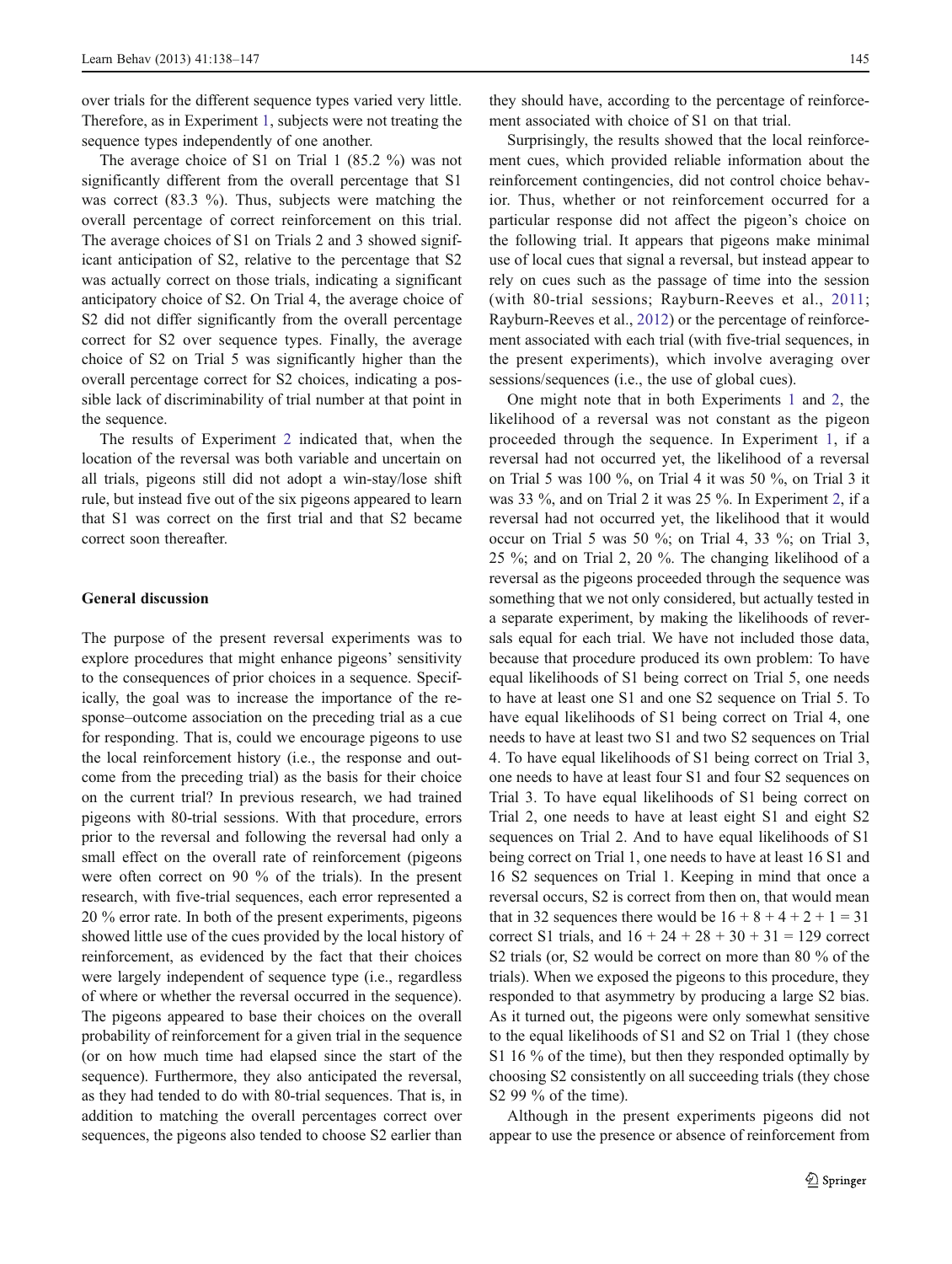<span id="page-8-0"></span>the previous trial, pigeons can certainly learn conditional discriminations, such as in matching-to-sample and oddityfrom-sample tasks, in which the choice of a comparison stimulus is contingent on the most recently presented sample stimulus. Pigeons can also learn to choose a comparison stimulus on the basis of hedonic samples (i.e., food or the absence of food) after being trained to associate one stimulus with the presentation of food and another with the absence of food (Zentall, Sherburne, & Steirn, [1992](#page-9-0)). However, in the present research, the pigeon would have had to remember not only the outcome of the previous trial, but also the stimulus that was chosen. If that is how the procedure used in the midsession reversal task should be viewed, a better analogy would be serial biconditional matching such as that used by Edwards, Miller, and Zentall [\(1985](#page-9-0)), in which the houselight (on or off) signaled whether the pigeons should match the previously presented stimulus (the sample) or mismatch it.

However, other procedures specifically designed to assess the ability of pigeons to use feedback from the previously reinforced response to maximize reinforcement have had some success. Williams ([1972](#page-9-0)) used a procedure in which the overall probabilities of reinforcement associated with two stimuli were .50, but the local probability of reinforcement for repeating the same response was varied over trials, depending on the outcome of the previous trial. Specifically, the probability of reinforcement for repeating a response that had been reinforced on the previous trial was .80, whereas switching to the alternative stimulus was reinforced with a probability of .20 (a probabilistic win-stay). However, if the response on the previous trial was not reinforced, this indicated that switching to the alternative stimulus would result in reinforcement with a probability of 1.0, whereas repeating the same response would never be reinforced (lose-shift). The results showed that even though both components were learned, the lose-shift component was learned faster and more accurately than the win-stay component; however, the probability of reinforcement associated with the lose-shift component was better differentiated (1.0 vs. 0) that the win-stay component (.8 vs. .2), and the delay between trials in the lose-shift component was half as long as in the win-stay component (3 vs. 6 s).

Shimp ([1976\)](#page-9-0) noted these differences and conducted a similar study in which the delay between trials was varied (2.5, 4.0, and 6.0 s) over trials for both components, to determine the effects of the delay between trials on subjects' ability to use the stimulus and outcome from the previous trial as a cue. Additionally, he used a correction procedure in which incorrect responses resulted in a 5-s time out and, at the end of the interval, the trial was repeated until the subject made the correct response. Thus, all trials ended in reinforcement. He found that subjects performed well on both components, but as the delay between trials increased,

accuracy decreased. Thus, control by reinforcement (and its absence) of choice on the following trial was evident, but it was less effective as the delay between trials increased. Shimp interpreted this finding as the ability of pigeons to use memory for recent events to predict the likelihood of reinforcement for future behavior. The two previous studies indicated that pigeons are able to use the outcome of the previous trial as a basis for subsequent behavior, but that this ability is greatly affected by the delay between trials.

The fact that pigeons in our experiments did not appear to use the feedback provided by the outcome of the most recent trial, but seemed to rely on the percentage of reinforcement associated with each trial in the sequence (averaged over trials), suggests that our procedures may not have sufficiently encouraged the pigeons to use win-stay/lose-shift as a cue for responding. Although the average percentage of reinforcement associated with each trial in the sequence did not lead to optimal choice accuracy, apparently the difference in the overall percentages of reinforcement between win-stay/ lose-shift and overall percentage matching was not sufficient to encourage pigeons to use the more relevant cue. In this regard, it should be noted that in the Williams [\(1972](#page-9-0)) and Shimp [\(1976](#page-9-0)) studies, the only cues that could have been used to improve choice accuracy were the previous choice and its outcome. However, it also may be that it is easier for pigeons to use a more global cue (the probability of reinforcement accumulated over sequences associated with each trial in the sequence) rather than a local cue (the response and outcome from the preceding trial) when performing this task.

Author note This research was supported by National Institute of Mental Health Grant 63726 and by National Institute of Child Health and Development Grant 60996.

#### References

- Bailey, J. T., & Mazur, J. E. (1990). Choice behavior in transition: Development of preference for the higher probability of reinforcement. Journal of the Experimental Analysis of Behavior, 53, 409–422.
- Baum, W. M. (1974). On two types of deviation from the matching law: Bias and undermatching. Journal of the Experimental Analysis of Behavior, 22, 231–242.
- Bitterman, M. E. (1975). The comparative analysis of learning. Science, 188, 699–709.
- Bond, A. B., Kamil, A., & Balda, R. P. (2007). Serial reversal learning and the evolution of behavioral flexibility in three species of north American corvids (Gymnorhinus cyanocephalus, Nucifraga Columbiana, Aphelocoma californica). Journal of Comparative Psychology, 121, 372–379.
- Cook, R. G., & Rosen, H. A. (2010). Temporal control of internal states in pigeons. Psychonomic Bulletin & Review, 17, 915–922.
- Cowie, S., Davison, M., & Elliffe, D. (2011). Reinforcement: Food signals the time and location of future food. Journal of the Experimental Analysis of Behavior, 96, 63–86.